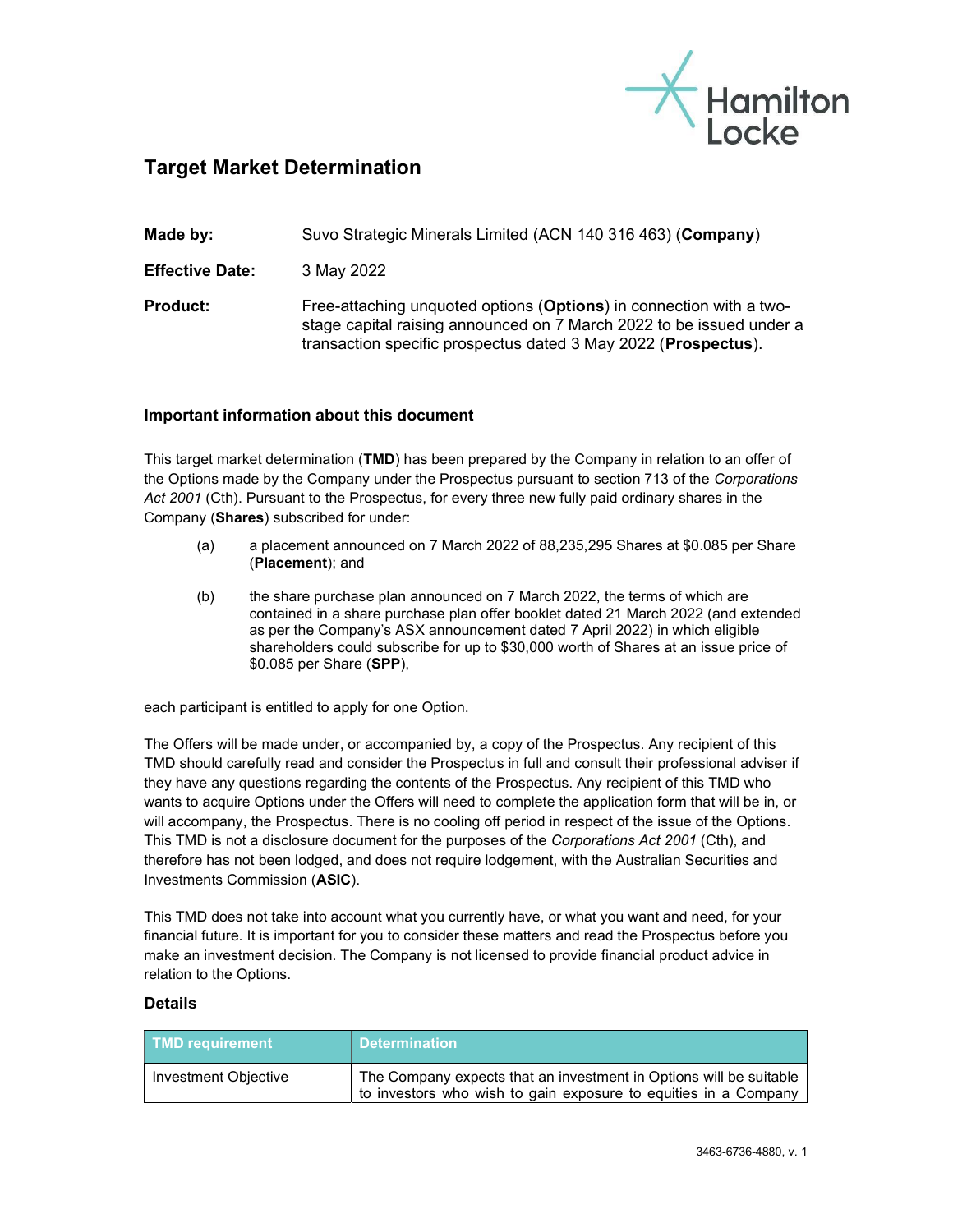

| <b>TMD requirement</b>      | <b>Determination</b>                                                                                                                                                                                                                                                                                                                                                                                                                                                                                                                                                                                                                                                                                                                                                                                                                                                                                                                                                                                                                                                                                                                     |  |  |  |  |
|-----------------------------|------------------------------------------------------------------------------------------------------------------------------------------------------------------------------------------------------------------------------------------------------------------------------------------------------------------------------------------------------------------------------------------------------------------------------------------------------------------------------------------------------------------------------------------------------------------------------------------------------------------------------------------------------------------------------------------------------------------------------------------------------------------------------------------------------------------------------------------------------------------------------------------------------------------------------------------------------------------------------------------------------------------------------------------------------------------------------------------------------------------------------------------|--|--|--|--|
|                             | listed on the Australian Securities Exchange (ASX). Particularly, it<br>will be:                                                                                                                                                                                                                                                                                                                                                                                                                                                                                                                                                                                                                                                                                                                                                                                                                                                                                                                                                                                                                                                         |  |  |  |  |
|                             | (a)<br>existing shareholders of the Company<br>who<br>subscribed for Shares under the SPP:                                                                                                                                                                                                                                                                                                                                                                                                                                                                                                                                                                                                                                                                                                                                                                                                                                                                                                                                                                                                                                               |  |  |  |  |
|                             | (i)<br>whose registered address in the Company's<br>register of members is in Australia or New<br>Zealand; and                                                                                                                                                                                                                                                                                                                                                                                                                                                                                                                                                                                                                                                                                                                                                                                                                                                                                                                                                                                                                           |  |  |  |  |
|                             | (ii)<br>who are a registered holder of Shares as at<br>5.00pm (AWST) on 4 March 2022 (being the<br>record date for the SPP); and                                                                                                                                                                                                                                                                                                                                                                                                                                                                                                                                                                                                                                                                                                                                                                                                                                                                                                                                                                                                         |  |  |  |  |
|                             | (b)<br>participants in the Placement,                                                                                                                                                                                                                                                                                                                                                                                                                                                                                                                                                                                                                                                                                                                                                                                                                                                                                                                                                                                                                                                                                                    |  |  |  |  |
|                             | to which the issue of the Options relates (Eligible Shareholders).                                                                                                                                                                                                                                                                                                                                                                                                                                                                                                                                                                                                                                                                                                                                                                                                                                                                                                                                                                                                                                                                       |  |  |  |  |
| <b>Investment Timeframe</b> | The target market of investors will take a short to medium term<br>outlook on their investment. Investors with a short-term outlook for<br>their investment will benefit from an ability to exercise Options and<br>trade the underlying Shares issued on exercise should the Option<br>exercise price of the Options be lower than the trading price of<br>Shares. Investors with a medium-term outlook will benefit from an<br>ability to exercise Options within the one-year term of the Options<br>and increase their shareholding and exposure to the potential upside<br>in the Company's Shares into the future.<br>Given the need to pay the exercise price in order to acquire shares,<br>Investors in the target market are in a financial position that is<br>sufficient for them to invest their funds on exercise of the Options<br>over a one-year time horizon. Additionally, the underlying shares<br>issued upon the exercise of Options are subject to price volatility<br>whereby the share price may fall below the option exercise price paid<br>by the investor subsequent to the payment in cash to exercise the |  |  |  |  |
| <b>Investment Metrics</b>   | Option.<br>While the Company does not have an established eligibility<br>framework for investors based on metrics such as age, expected<br>return or volatility, it is expected that the target market of investors<br>will be able to withstand potential fluctuations in the value of their<br>investment. The Options offer no guaranteed income or capital<br>protection.                                                                                                                                                                                                                                                                                                                                                                                                                                                                                                                                                                                                                                                                                                                                                            |  |  |  |  |
| Risk                        | The Company considers that, while the issue price of the Options is<br>free, an investment in the Company offered in connection with this<br>Prospectus (for example, through the exercise of the Options) should<br>be considered highly speculative, such that an investment in the<br>Company is not appropriate for an investor who would not be able to<br>bear a loss of some or all of the investment. Investors should also<br>have a sufficient level of financial literacy and resources (either alone<br>or in conjunction with an appropriate adviser) to understand and<br>appreciate the risks of investing in Options as an asset class                                                                                                                                                                                                                                                                                                                                                                                                                                                                                   |  |  |  |  |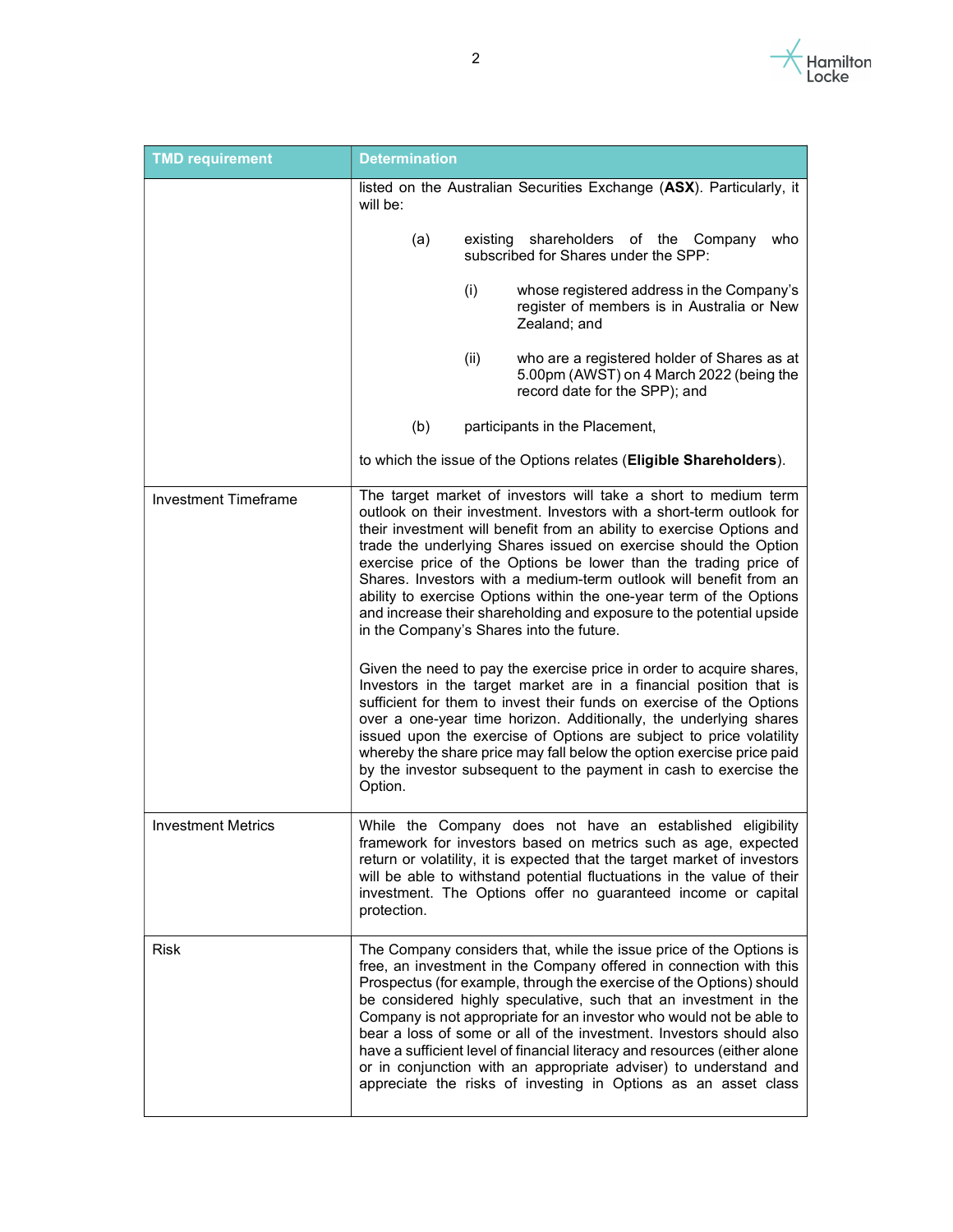

| <b>TMD requirement</b>         | <b>Determination</b>                                                                                                                                                                                                                                                                                                                                          |  |  |  |
|--------------------------------|---------------------------------------------------------------------------------------------------------------------------------------------------------------------------------------------------------------------------------------------------------------------------------------------------------------------------------------------------------------|--|--|--|
|                                | generally and the more specific risks of investing in an Australian<br>listed mining company.                                                                                                                                                                                                                                                                 |  |  |  |
| <b>Distribution Conditions</b> | The offer of Options under the Prospectus is being made to Eligible<br>Shareholders and participants in the Placement.                                                                                                                                                                                                                                        |  |  |  |
|                                | The Prospectus will include jurisdictional conditions on eligibility. The<br>Company will also include on its web landing page for the offer of<br>Options a copy of this TMD and require that retail clients confirm that<br>they meet the eligibility criteria of the expected target market outlined<br>in this TMD before they apply for Options.         |  |  |  |
|                                | The Company considers that these distribution conditions will ensure<br>that persons who invest in Options fall within the target market in<br>circumstances where personal advice is not being provided to those<br>persons by the Company.                                                                                                                  |  |  |  |
| <b>Review Triggers</b>         | The Options are being offered for a limited offer period set out in the<br>Prospectus, after the conclusion of which the Options will no longer<br>be available for investment by way of issue. It follows that the TMD<br>will only apply in the period between the commencement of the offer<br>of the Options and the issue of the Options (Offer Period). |  |  |  |
|                                | To allow the Company to determine whether circumstances exist that<br>indicate this TMD is no longer appropriate to the Options and should<br>be reviewed, the following review triggers apply for the Offer Period:                                                                                                                                          |  |  |  |
|                                | a) a new offer of Options that requires preparation of a<br>disclosure document is made after completion of the Offer<br>Period;                                                                                                                                                                                                                              |  |  |  |
|                                | any event or circumstance that would materially change a<br>b)<br>factor taken into account in making this TMD;                                                                                                                                                                                                                                               |  |  |  |
|                                | c) ASIC raises concerns with the Company regarding the<br>adequacy of the design or distribution of the Options or this<br>TMD; and                                                                                                                                                                                                                           |  |  |  |
|                                | material changes to the regulatory environment that applies<br>d)<br>to an investment in the Options.                                                                                                                                                                                                                                                         |  |  |  |
| <b>Review Period</b>           | If a review trigger occurs during the Offer Period, the Company will<br>undertake a review of the TMD in light of the review trigger.                                                                                                                                                                                                                         |  |  |  |
|                                | The Company will otherwise complete a review of the TMD<br>immediately prior to the issue of Options under the Offer.                                                                                                                                                                                                                                         |  |  |  |
| Information Reporting          | The reporting requirements of all distributors is set out in the table<br>below:                                                                                                                                                                                                                                                                              |  |  |  |